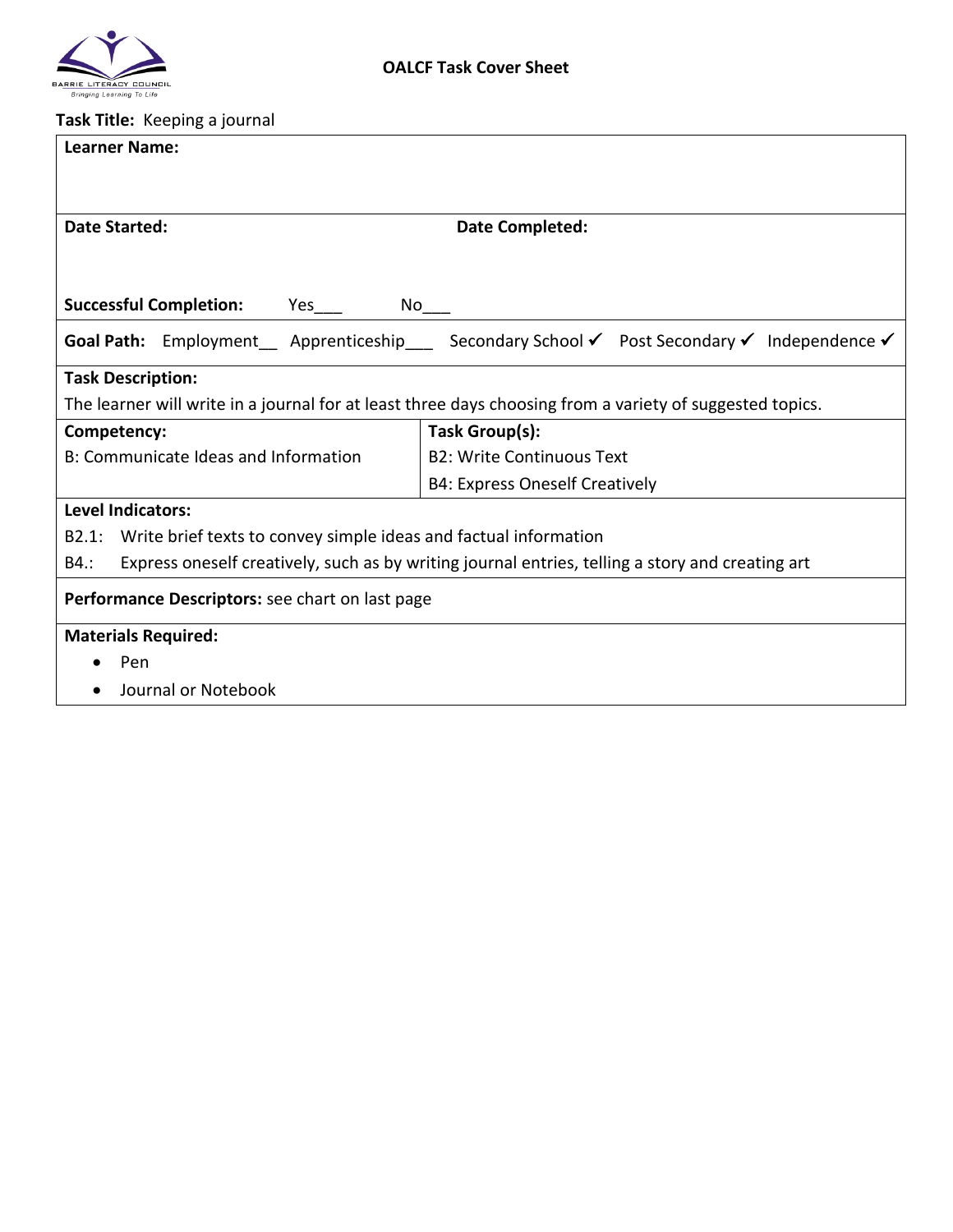## **Learner Instructions:**

People write in journals or diaries to keep a daily record of events or to write about things that are important to them. Keeping a journal is an excellent way to practice writing skills.

- **Task 1:** Choose one of the following topics:
	- a. What I did yesterday after class
	- b. My best friend
	- c. Something funny that happened to me
	- d. An unusual family member
	- e. My hopes or dreams
	- f. How I feel today
	- g. What I am thankful for
	- h. What makes me angry
- **Task 2:** Write at least one sentence in your journal about this topic.
- Task 3: Repeat the above steps to write at least two more journal entries for a total of 3 days. Write about different topics each time.